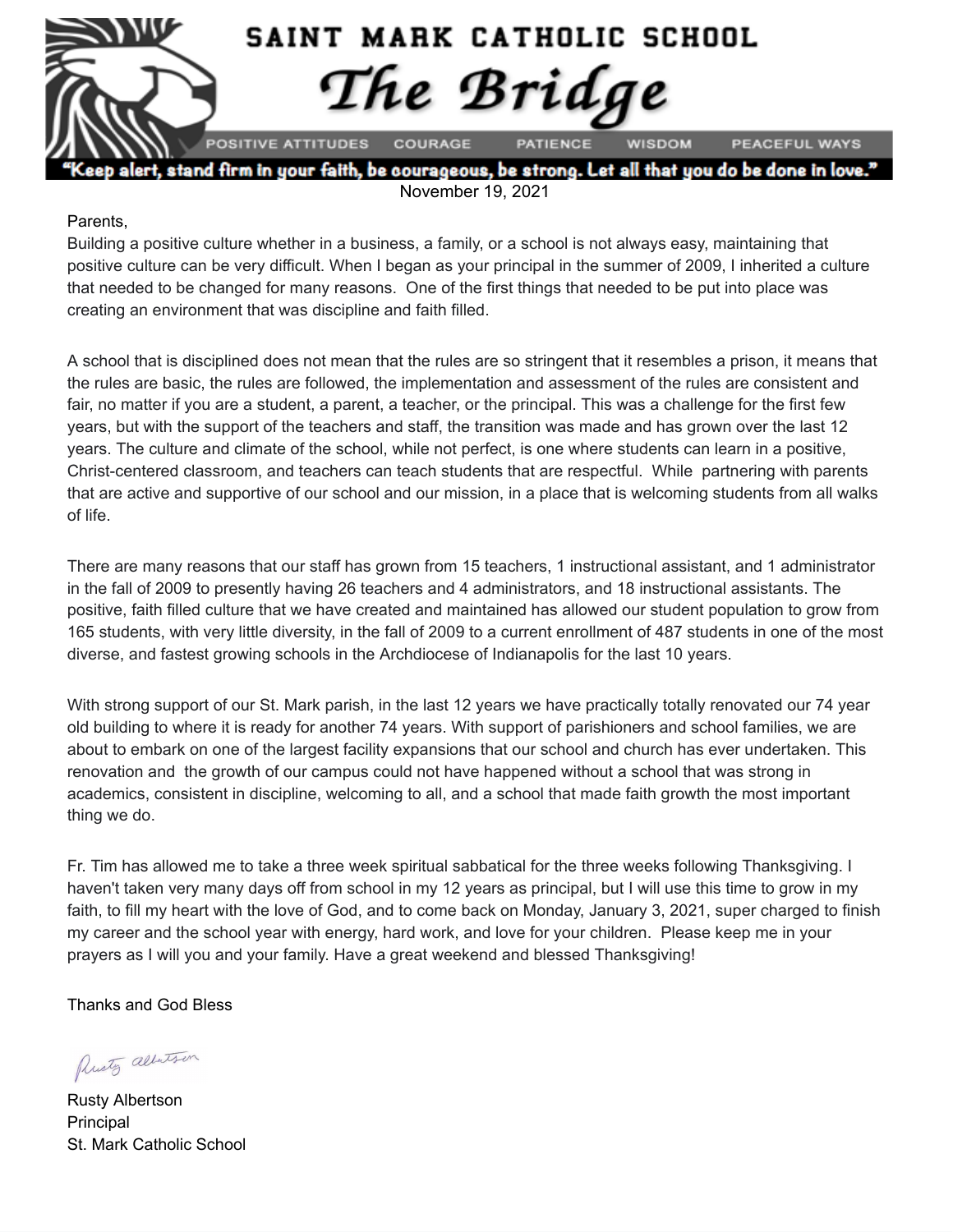## **GENERAL ANNOUNCEMENTS**

| Nov 24    | Wed | 1:00 Dismissal - NO AFTERCARE  |  |
|-----------|-----|--------------------------------|--|
| Nov 25-26 |     | No school - Thanksgiving Break |  |



## LUNCH MENU

### **November 22 thru 24**

| <b>Monday</b>  | Daily Choice or Pork Tenderloin, Corn and Slaw                                 |
|----------------|--------------------------------------------------------------------------------|
| <b>Tuesday</b> | Daily Choice or Turkey & Noodles, Mashed Potatoes, Dinner Roll and Baked Apple |
|                | <b>Wednesday</b> Daily Choice or Pizza Surprise                                |

\_\_\_\_\_\_\_\_\_\_\_\_\_\_\_\_\_\_\_\_\_\_\_\_\_\_\_\_\_\_\_\_\_\_\_\_\_\_\_\_\_\_\_\_\_\_\_\_\_\_\_\_\_\_\_\_\_\_\_\_\_\_\_\_\_\_\_\_\_\_\_\_\_\_\_\_\_\_

### **Pre-Kindergarten Class 2022/2023**



Registration forms are available on our web site [www.school.stmarkindy.org.](http://www.school.stmarkindy.org/) For any additional questions, please contact Beth Leszcynski in the SMCS school office (317) 786-4013

#### **Other Important Information**

- \$200 Registration Fee
- Tuition Cost: \$4500 \$200 Reg Fee = \$4,300
- Tuition Scholarships are available
- Full-Day, Five Days per Week
- Before care and Aftercare available at additional cost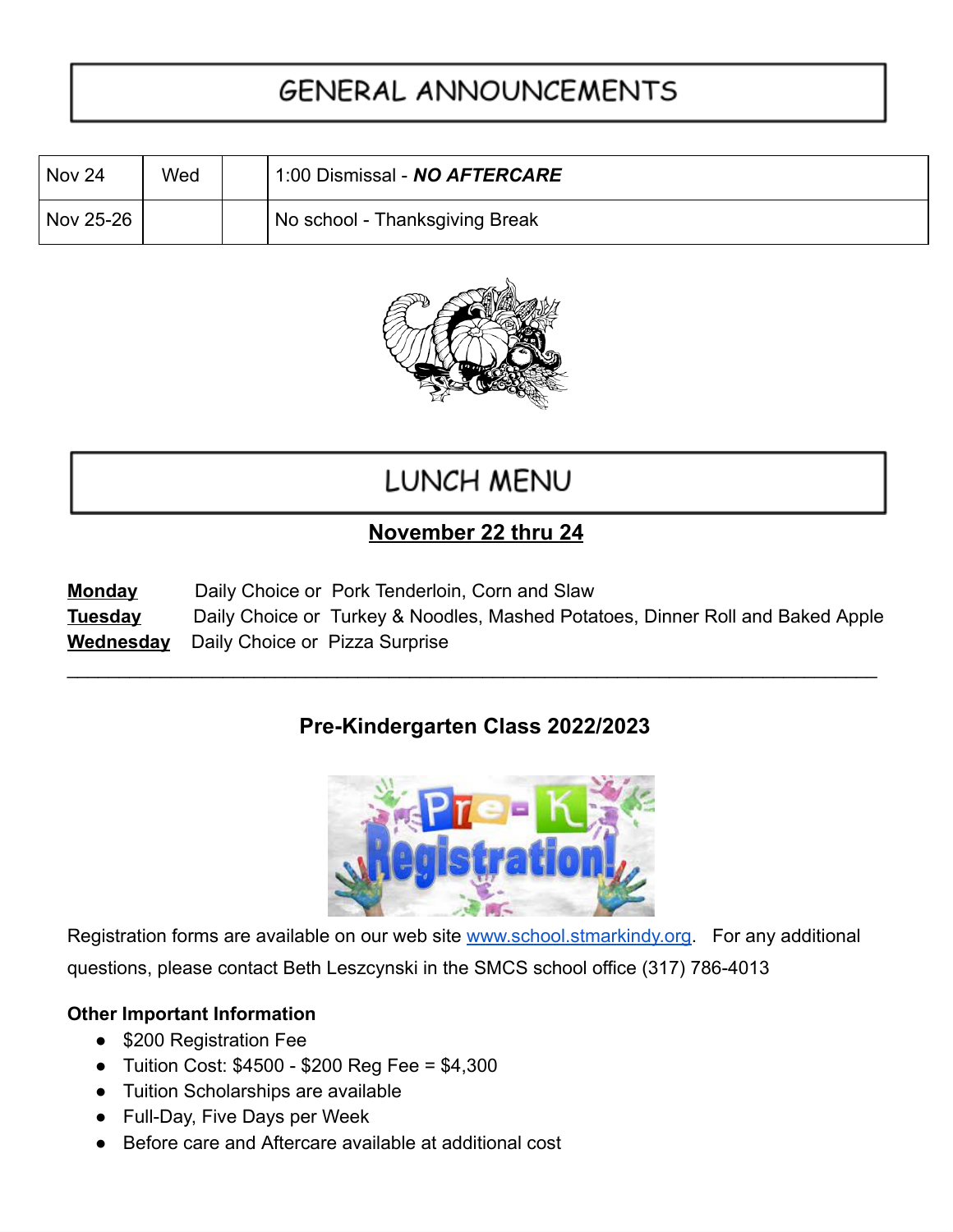# CONTINUING FUNDRAISERS



### **Kroger Community Rewards**

Do you shop at Kroger? Sign up your Kroger's Plus Shopper's Card in the Kroger Community Rewards Program and choose "St. Mark CatholicSchool". Our organization number is: XM409. The web site is: <https://www.kroger.com/topic/sc> hool-programs



#### **Coca-Cola Rewards Program**

 Caps and boxes that have a "My Official Coke Rewards Code" on them Can be redeemed for money and the money goes back to St. Mark School! Just turn your coke reward products into Mrs. Leszcynski in the school office



### **Box Tops for Education**

- **Buy Box Top Products**
- Scan your Receipt (use the app to snap a photo of your receipt within 14 days of purchase)



## **CYO SPORTS**

For CYO athletic questions, please contact one of the following on the St. Mark Athletic Commission Board:

- SMAC President ~ Michelle Goss at the following email: [gossteach@yahoo.com](mailto:gossteach@yahoo.com)
- SMAC Athletic Director ~ Frank Litz at the following email: [SMAC@stmarkindy.org](mailto:SMAC@stmarkindy.org)

#### **Volleyball registration is now open for the 2022 season**

Volleyball is available to boys and girls in grades 4 through 8. Registration will be open until December 6 and the fee is \$75.00. Practices will start in mid- December with games starting January 29. You can register your child through the CYO Website <https://cyoarchindy.org/> If there are questions please contact Frank Litz [flitz@roncalli.org](mailto:flitz@roncalli.org)

| <u>Event</u>              | Day of Week    | <b>Opponent</b> | <b>Time, Location</b> |  |  |  |  |
|---------------------------|----------------|-----------------|-----------------------|--|--|--|--|
| November 19 – November 26 |                |                 |                       |  |  |  |  |
| 4th Boys Basketball       | Saturday 11/20 | <b>Nativity</b> | 10:30am, St. Mark     |  |  |  |  |